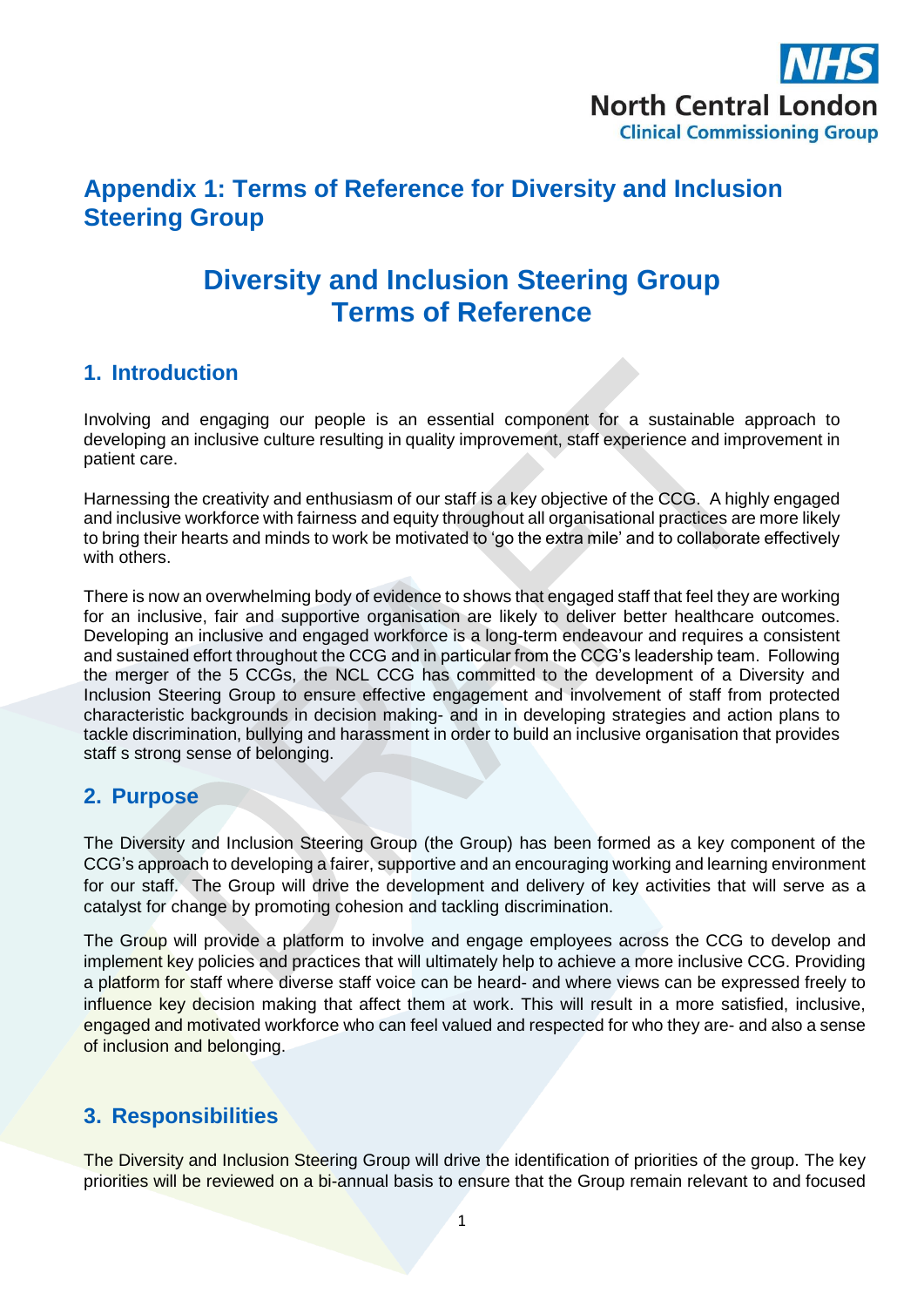

on the needs of the CCG and the workforce and the work plan is aligned with the local and national antidiscrimination agenda.

All members of the Group will actively engage in discussions and debates and will contribute to the development and delivery of action plans. All members are responsible for positively engaging wider staff about the work of the Group.

The Group will lead the development and delivery of key priorities by:

- Playing a strategic role in highlighting and advising on current workforce issues including discrimination, fairness, equity and wellbeing to the Executive Management Team.
- Providing a dedicated platform where staff from all backgrounds can be heard and issues facing staff from diverse backgrounds can be raised.
- Discussing issues/practices that may hinder inclusion, fairness and equity across the workforce and putting in place actions to address these.
- Overseeing the development, implementation and monitoring of clear, transparent work plans that will address key priorities and have accountable and responsible persons assigned to the actions.
- Promoting, championing and encouraging the diversity, equality and inclusion agenda and the work of Diversity and Inclusion Steering Group and Staff Network Groups across the CCG through effective communications.
- Engaging, and giving feedback to and involving sub-diversity groups via the BAME/Disability/LGBT+ staff network chairs to ensure representation of staff views are heard on the Group.

#### **4. Activities**

The Diversity and Inclusion Steering Group will be responsible for the following activities:

- **•** Driving the development and delivery of annual activities that will actively promote equality, fairness, equity and inclusion throughout the CCG and will support the CCG to meet its statutory equality obligations by overseeing and monitoring the work and activities of the Staff Networks.
- Supporting the development of the WRES action plan in response to the areas of improvement identified from the staff survey results and workforce data analysis.
- Advising NCL EMT on the promotion of equality, diversity and inclusion across the CCG via good practice, learning events, training and the celebration of diversity events
- Supporting the creation and development of the Staff Networks

## **5. Staff Networks**

The Diversity and Inclusion Steering Group will be supported by the following network groups to facilitate the development and delivery of key priorities and activities:

- **BAME Staff Network**
- **-** Disability Staff Network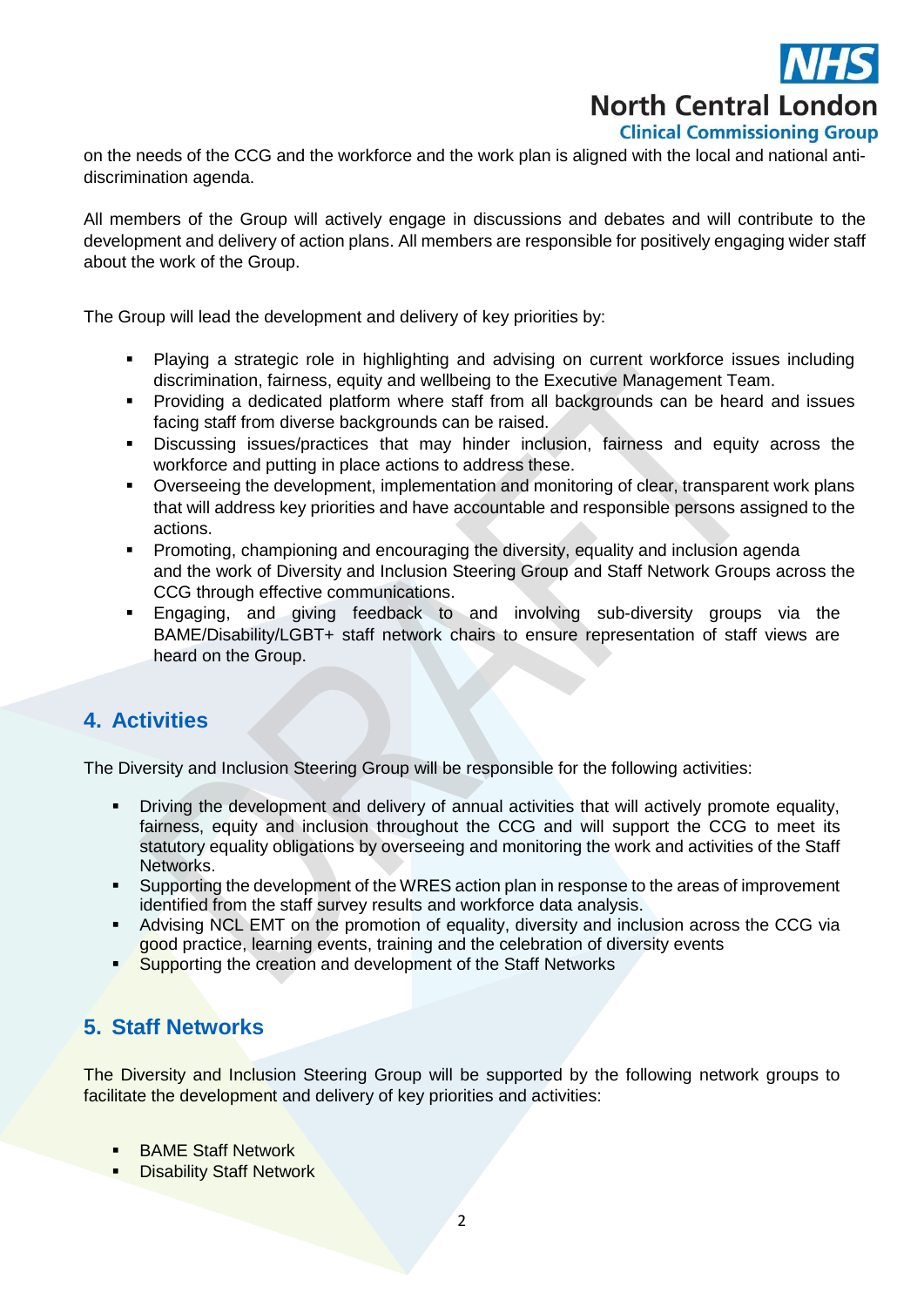

**-** LGBT+ Staff Network

The terms of reference for each Staff Network can be found in appendix 2.

## **6. Membership and Quoracy**

The Diversity and Inclusion Steering Group will be chaired by the Governing Body Lay Member (General Portfolio, including Equalities) and be formed of the following representatives from across the CCG:

- Governing Body Lay Member (General Portfolio, including Equalities) Chair
- **BAME Staff Network Chair**
- **Disability Staff Network Chair**
- **-** LGBT+ Staff Network Chair
- **Executive Management Team Lead**
- **Senior Equality, Diversity and Inclusion Manager**
- **HR Team Representative**
- NCL Head of Communications and Engagement
- **Engaging our People Steering Group Representative**
- **Staff Side Representative**
- Additional members may attend, as required for specific specialist agenda items only. Additional attendees must be agreed with the Chair in advance.

For the Diversity and Inclusion Steering Group to convene there must be at least 6 members present, together with the Chair.

The Diversity and Inclusion Steering Group meetings will be co-ordinated and administered by the HR and OD Team.

#### **7. Accountability and Governance**

The Diversity and Inclusion Steering Group will report to the CCG Executive Management Team and Patient Public Engagement and Equalities Committee. The Group will have representatives from the Engaging our People Steering Group , Joint Partnership Group and the Staff Networks so that the Group can hear diverse voices representing diverse groups- and input can be provided to the activities and initiatives from these groups/networks via their representatives.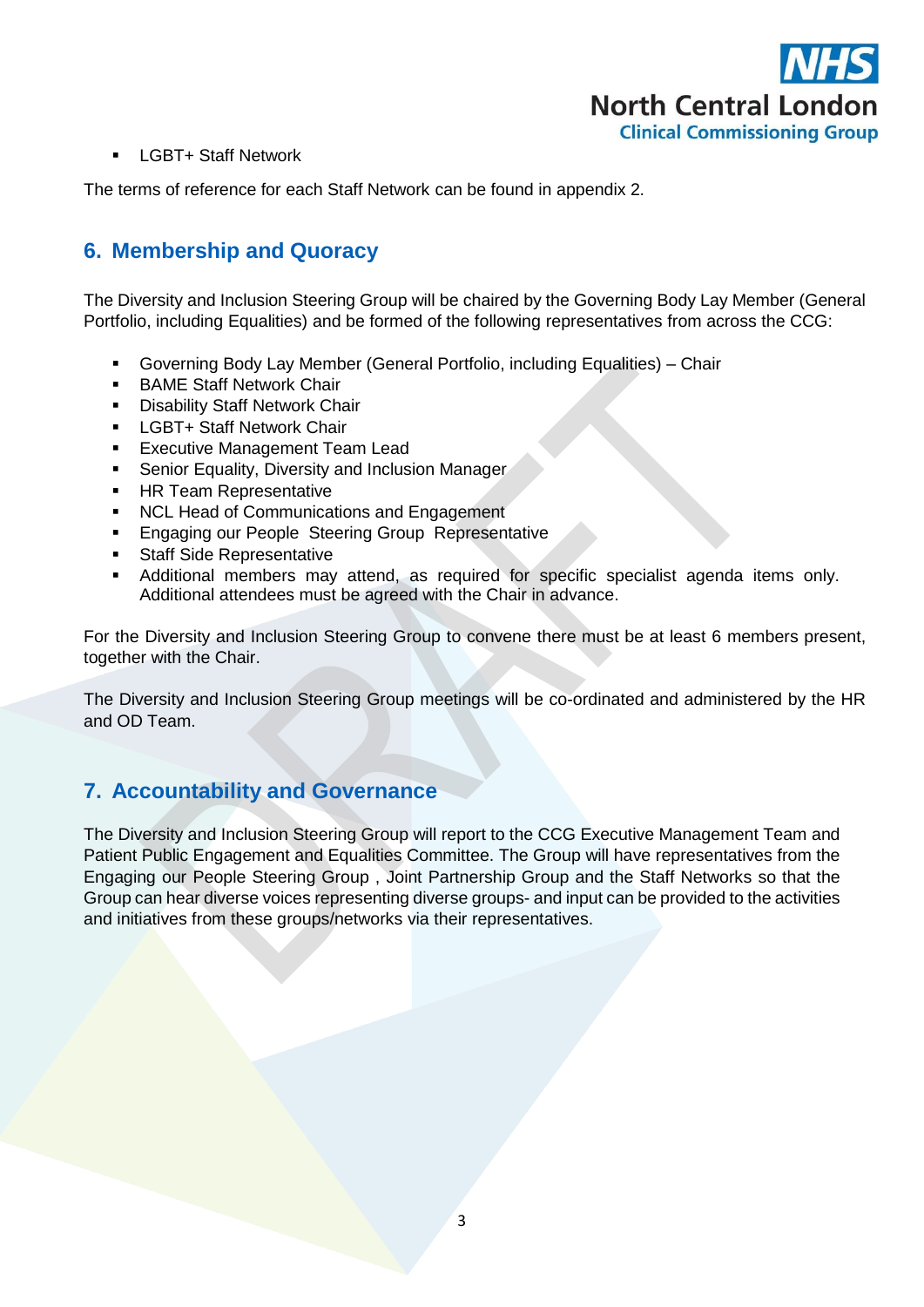



The Group will provide an update report to Executive Management Team on a quarterly basis via the Executive Lead- and to the Patient Public Engagement and Equalities Committee via the Chair on progress and for assurance purposes.

Every action agreed by the Group will have a responsible individual identified. If it happens to be member of the Group then s/he will be required to report progress to the Group by completing a brief report template

## **8. Co-ordination and Administration of Meetings**

- **Meetings will be held quarterly- and depending on business need, the frequency of the meeting** may increase.
- **Topics will be generated via a set of core agenda items, in addition to priority areas for discussion** / approval.
- Meeting papers will be circulated a week in advance.
- Brief notes and actions will be recorded and circulated to all members of the Staff Networks.
- Staff Networks will be required to meet regularly to progress work outlined in the work plans.

## **9. Sharing of Information**

Members the Group will share relevant draft working materials within the Group and the respective networks for comments, suggestions and feedback where appropriate. Agreement should be sought from the Chair for draft materials to be shared with stakeholders outside of the Group.

Sharing of final documents and work plans to all CCG staff will be only via communications that will be agreed by the Group.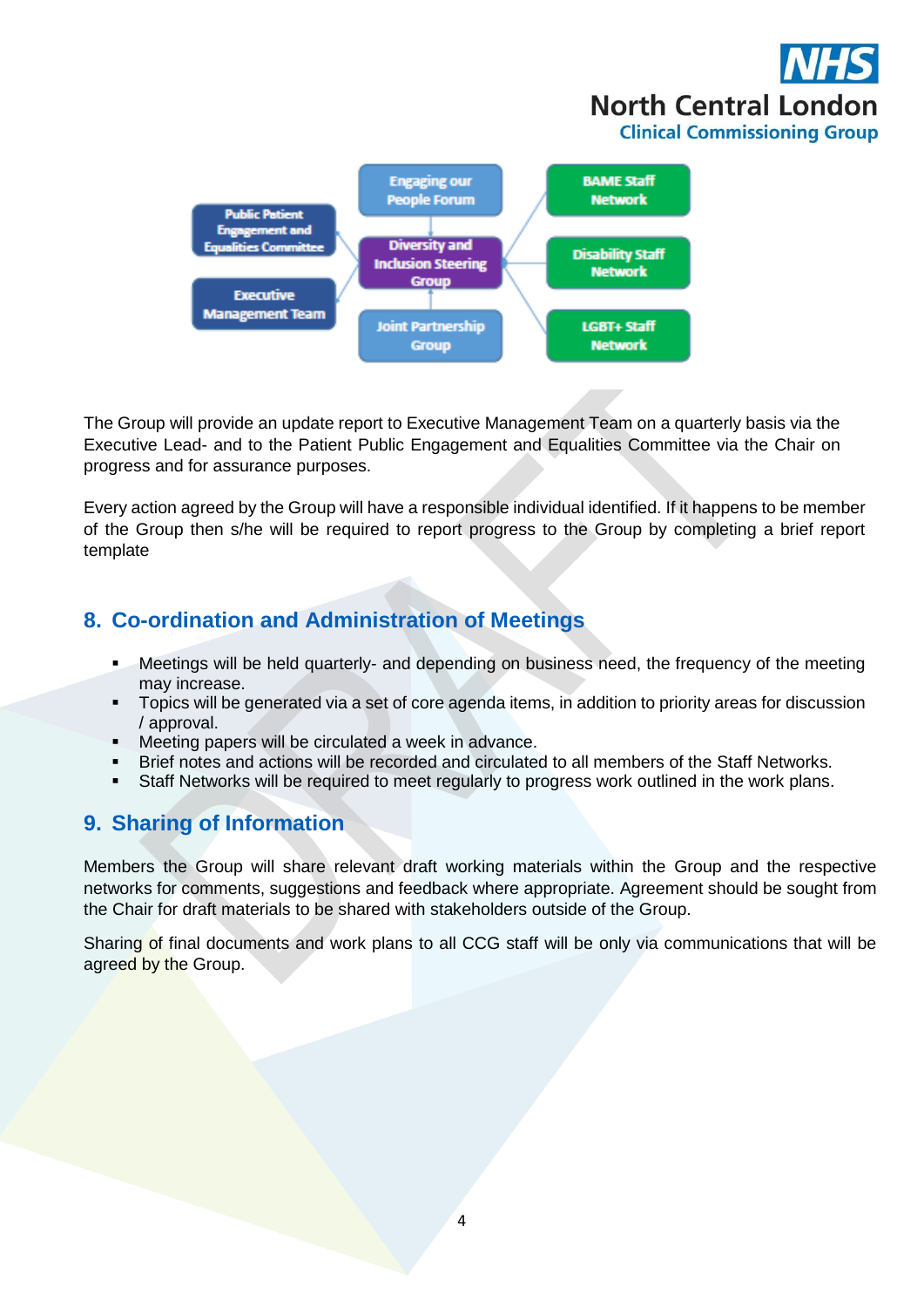

# **Appendix 2: Terms of Reference for Staff Networks (BAME, Disability and LGBT+)**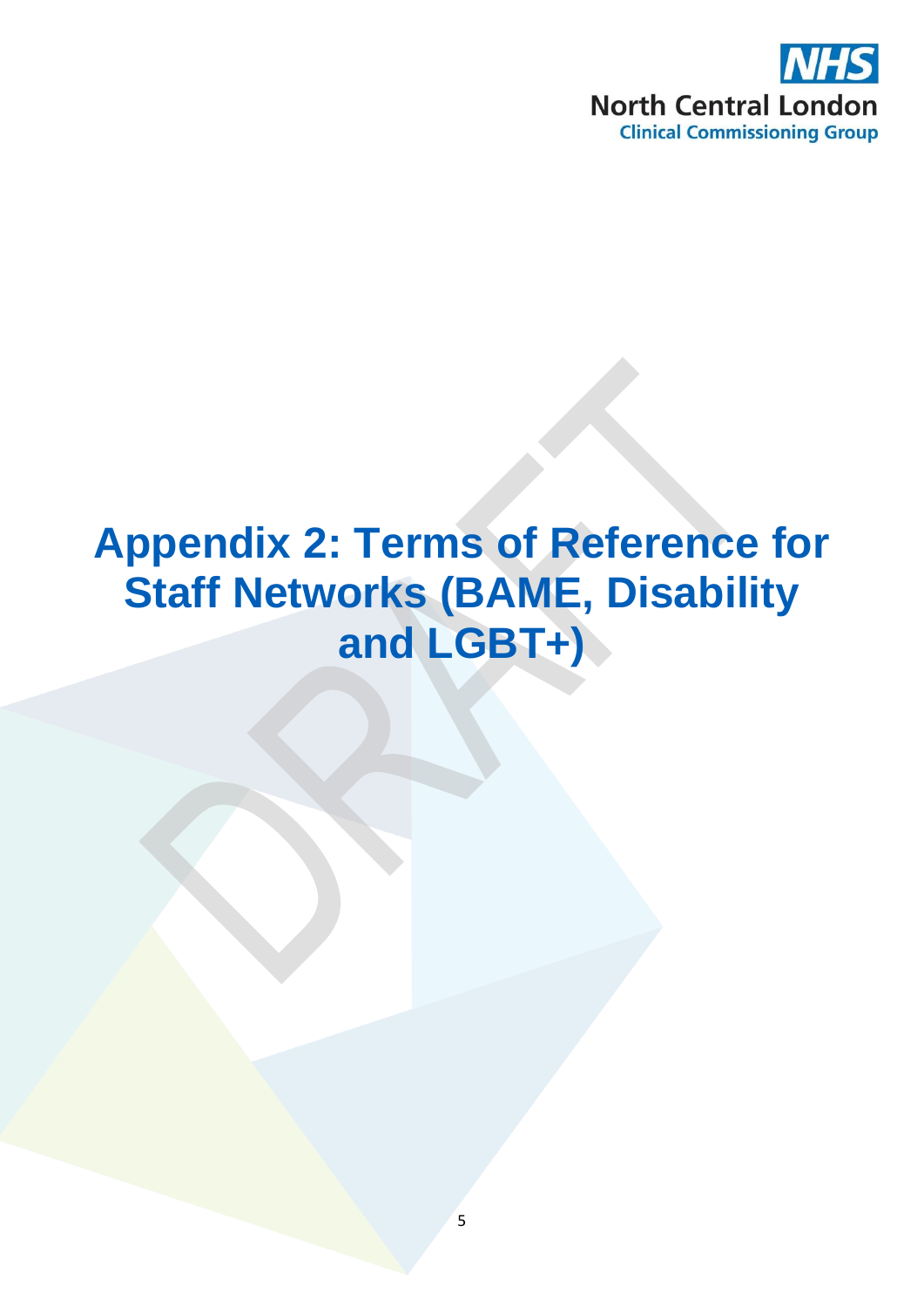

## **BAME Staff Network Terms of Reference**

### **Strategic Context**

Since 1948 the NHS has recruited thousands of staff from all over the world to sustain and develop its services. In 2018 a quarter of nurses and midwives and around half of hospital doctors have BAME heritage. Only recently has attention focused on the significant contribution these individuals have made to the NHS.

Racial discrimination has been a common experience, although since the 1990s, equal opportunities legislation and new recruitment regulations have helped to reduce this. Despite these significant challenges, BAME staff have worked with ambition and passion across all parts of the NHS, often in the most challenging locations such as deprived inner-city areas, and have shaped the way many specialties and services are delivered.

Past analysis has shown the people in the most senior positions in the NHS are overwhelmingly white and male – a phenomenon dubbed the ['snowy white peaks of the NHS'.](http://eprints.mdx.ac.uk/13201/1/The%20snowy%20white%20peaks%20of%20the%20NHS%20final%20docx%20pdf%20%283%29.pdf) According to the mos[t recent](https://www.nhsconfed.org/resources/2019/06/chairs-and-non-executives-in-the-nhs)  [analysis,](https://www.nhsconfed.org/resources/2019/06/chairs-and-non-executives-in-the-nhs) currently only eight per cent of NHS chief executives and chairs are Black, Asian or Minority Ethnic (or 'BAME'). The NHS Workforce Race Equality Standard [\(WRES\)](https://www.england.nhs.uk/about/equality/equality-hub/equality-standard/workforce-race-equality-standard-2018-report/) was introduced in 2015 and gives us the overview of the experiences of the BAME staff who make up 19 per cent of the workforce. White and BAME staff have very different and unequal experiences of the NHS as a workplace.

The recently published *[Interim NHS People Plan](https://www.longtermplan.nhs.uk/wp-content/uploads/2019/05/Interim-NHS-People-Plan_June2019.pdf)* states the NHS must recognise its 'shortcomings' in inclusion and diversity. The plan sets out an action to support boards to set targets for BAME representation across their workforce (including at senior levels) which goes some way to making the NHS more reflective of its patient populations. The bigger challenge is to acknowledge, address and change the behaviours that result in many BAME people feeling marginalised and excluded.

#### **Purpose**

The BAME Staff Network (the Network) will be instrumental in creating an inclusive culture in NCL CCG where staff from BAME backgrounds can feel supported, valued, respected and listened to. A key part of the network's work will be to support the Diversity and Inclusion Steering Group to embed equality of opportunity in everyday practices such as recruitment, career progression and promotion and provide a fair, equitable, supportive and encouraging working and learning environment for our workforce.

## **Aims and Objectives**

The aim of the BAME staff network is:

- To provide a platform for BAME staff to discuss key updates and issues in a safe and confidential environment.
- To support Black, Asian and Minority Ethnic (BAME) staff in the CCG through information exchange and engagement.
- To provide a platform for BAME staff to speak up and to feel that they are part of the CCG and have a vital role to play in the organisation.
- To assist the CCG in meeting its statutory obligations regarding its duty under the Equality Act 2010.
- To discuss issues affecting BAME staff and bring these to the attention of the Diversity and Inclusion Steering Group via the Network Chair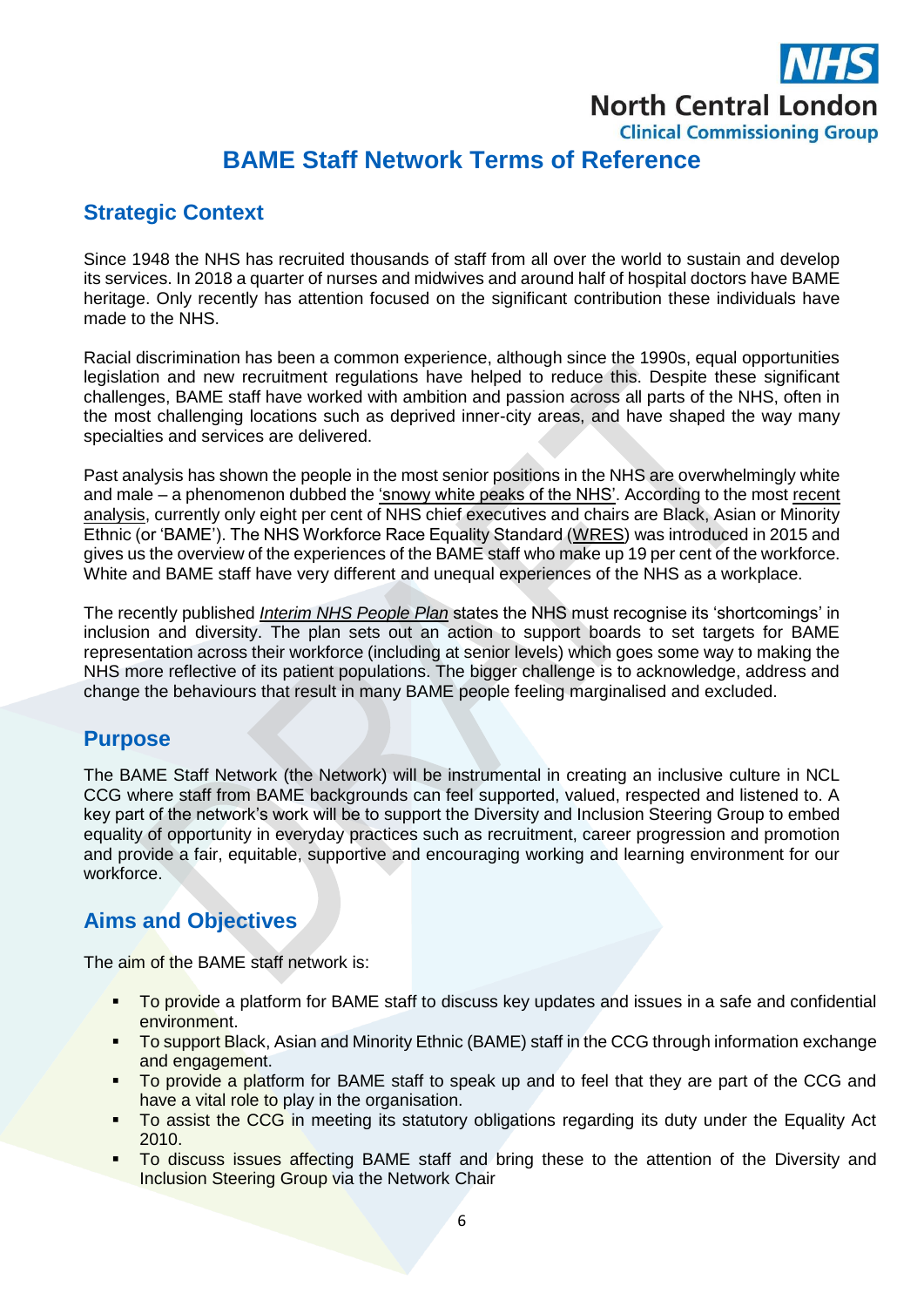

**North Central London** 

#### **Clinical Commissioning Group**

- To provide a forum for staff to update each other on local and national policy developments and opportunities.
- **To maintain connections with local authorities and NHS local and regional organisations.**
- **IMPROVE AWAGERS OF CHALL STAGES FACES AND ASSET FROM A BAME background**

## **Activities**

The BAME Staff Network will be responsible for the following activities:

- Supporting the Steering Group to develop and deliver annual activities that will actively promote equality, fairness, equity and inclusion throughout the CCG
- Working with the Steering Group to raise awareness and promote equality, diversity and inclusion across the CCG via good practice, learning events, training and the celebration of diversity events
- To support the Steering Group in developing a robust Workforce Race Equality Standard (WRES) action plan.
- To assist in the identification and implementation of training needs that will promote equality of opportunity and advise the Diversity and Inclusion Steering Group on the provision of courses to meet those needs.

The network will be encouraged to identify key issues that they feel will be important to address. These key issues will be communicated to the Steering Group via the Staff Network Chair.

## **Membership**

Membership to the BAME Staff Network is open to all CCG staff who define themselves as Black and/or Minority Ethnic and subject to chair's agreement, anyone who is interested in BAME matters.

A Chair of the BAME Staff Network will be appointed by the Diversity and Inclusion Steering Group through a fair appointment system.

## **Accountability and Governance**

The BAME Staff Network will report to the Diversity and Inclusion Steering Group.

The Network will provide an update report to the Diversity and Inclusion Steering Group on a quarterly basis via the Network Chair on progress and for assurance purposes.

All members of the BAME Staff Network will actively engage in discussions and debates- and will contribute to the development and delivery of action plans.

Every action agreed by the Network will have a responsible individual identified. If it happens to be member of the Network then s/he will be required to report progress to the Diversity and Inclusion Steering Group by completing a brief report template.

All members are responsible for positively engaging wider staff about the work of the Network by promoting the activities and raising race awareness.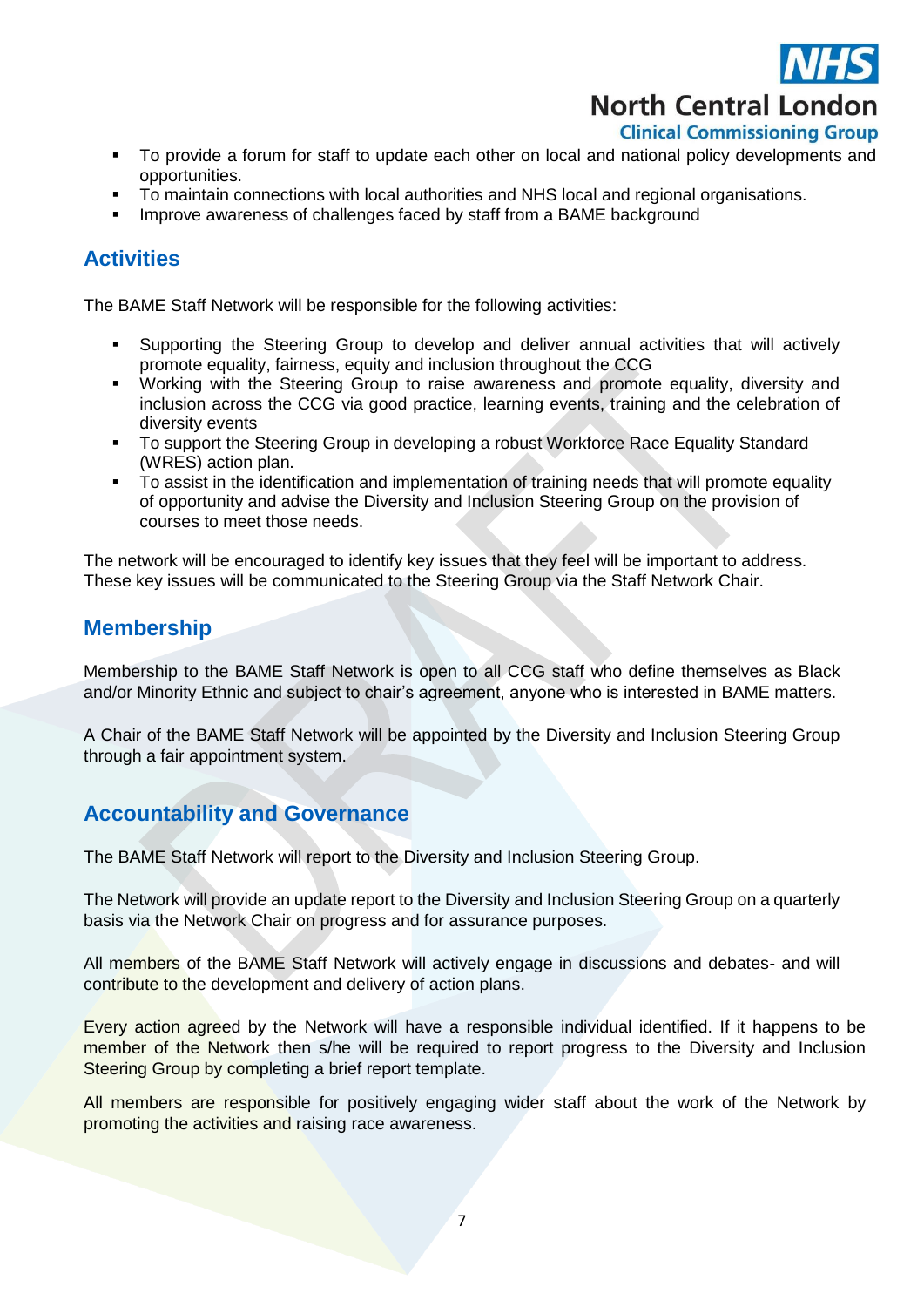# **North Central London Clinical Commissioning Group**

#### **Role of the Chair**

The Chair of the BAME Staff Network has a strategic role in representing the vision and purpose of the Network. The Chair will ensure that the Network functions effectively to deliver the objectives.

The Chair of the BAME Staff Network will also be responsible for the following:

- To plan and run meetings in accordance with the Terms of Reference
- To bring impartiality and objectivity to meetings and decision-making
- To ensure full participation of all members.
- To maintain confidentiality- and escalate any matters deemed worthy of senior management attention via the Diversity and Inclusion Steering Group chair.
- To communicate effectively the vision and purpose of the Network
- To advocate and represent the Network, as required
- To be aware of current issues facing BAME staff that might affect the Network
- To be responsible for producing and presenting reports to show activities and progress of the Network to the Diversity and Inclusion Steering Group, as required.

## **Co-ordination and Administration of Meetings**

- Meetings will be held bi-monthly (or more regularly if required and agreed by the group).
- **Topics will be generated via a set of core agenda items, in addition to priority areas for discussion** / approval.
- Meeting papers will be circulated a week in advance.
- Brief notes and actions will be recorded and circulated to all members of the BAME Staff Network.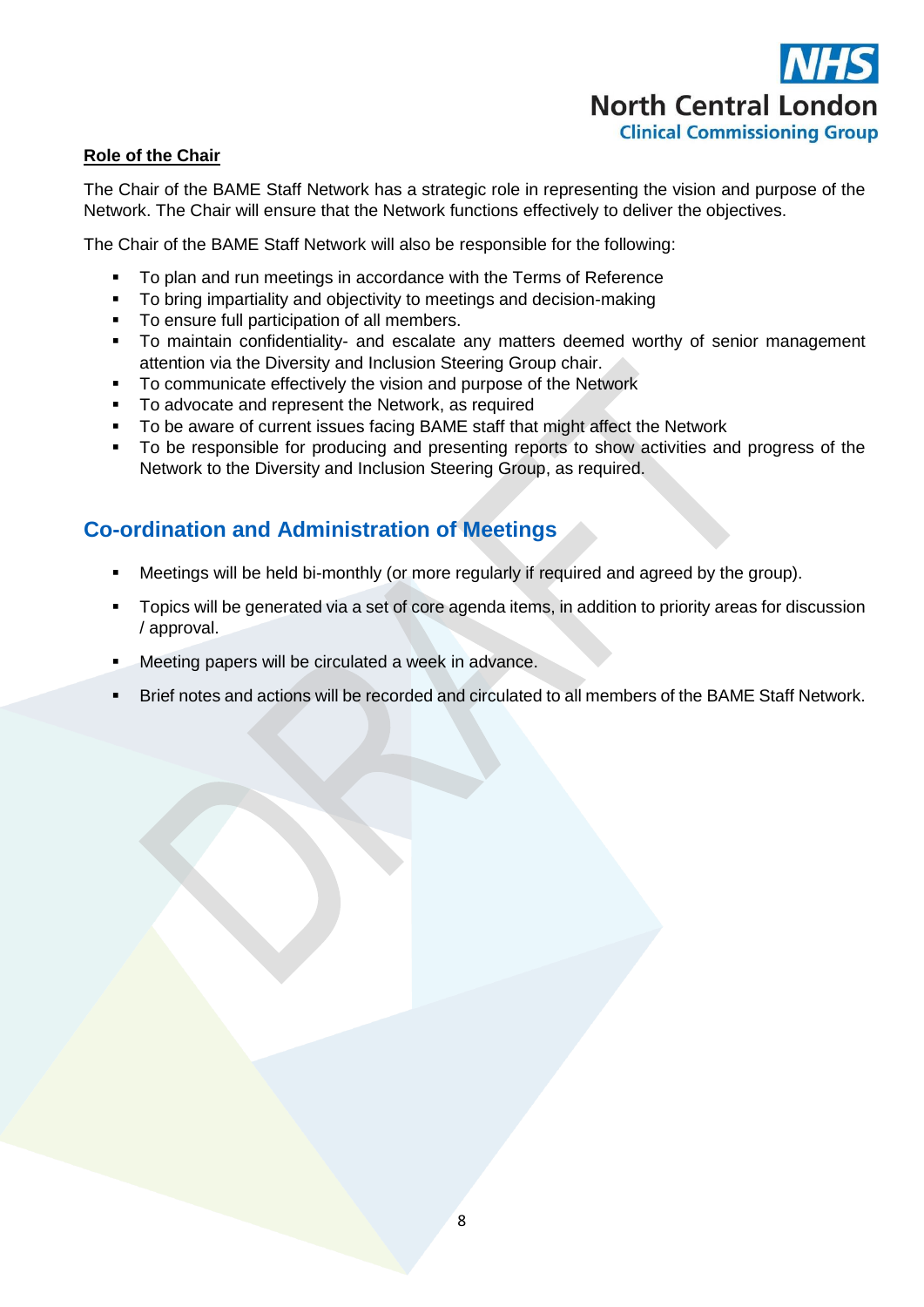

# **Disability Staff Network Terms of Reference**

### **Strategic context**

NCL CCG recognises the importance of being and inclusive employer where staff from all walks of life can feel equally valued and respected. The CCG also recognises the contributions of disabled staff and the knowledge and expertise they bring in the organisation to shape the care it commissions. There is a huge body of evidence that shows that disabled staff often feel discriminated against and not supported by their employers. We like to change our culture in a way where our disabled staff can feel a sense of inclusivity and belonging- and enjoy equity in terms of career progression and promotion without any bias or prejudice.

We are committed to advancing disability equality both for patients and our staff, and have taken various steps including implementing the Accessible Information Standard, Disability Confidence Employer (formerly known as Two Ticks), and Employee Assistance Programme. Through this Network we will have a great opportunity to learn about how to recruit, develop and support our disabled staff in the organisation- and also address health inequality facing disabled patients in the community including the COVID 19. We remain committed to ensuring that disabled staff and patients have equal opportunity in participating in decision making in the CCG, going forward.

#### **Purpose**

The Disability Staff Network (the Network) will be instrumental in creating an inclusive culture in NCL CCG where staff with a disability can feel supported, valued, respected and listened to. A key part of the network's work will be to support the Diversity and Inclusion Steering Group to embed equality of opportunity in everyday practices such as recruitment, career progression and promotion and provide a fair, equitable, supportive and encouraging working and learning environment for our staff.

## **Aims and Objectives**

The aim of the Disability Staff Network is:

- To provide a platform for staff to discuss key updates and issues in a safe and confidential environment.
- To support staff with a disability in the CCG through information exchange and engagement.
- To provide a platform for disabled staff to speak up and to feel that they are part of the CCG and have a vital role to play in the organisation.
- To assist the CCG in meeting its statutory obligations regarding its duty under the Equality Act 2010.
- To discuss issues affecting disabled staff and bring these to the attention of the Diversity and Inclusion Steering Group via the Network Chair
- To provide a forum for staff to update each other on local and national policy developments and opportunities.
- To maintain connections with local authorities and NHS local and regional organisations.
- **IMPROVE AWALERS OF CHALLE FACED BY STAFF WITH A STANDULE PROPERTY**

#### **Activities**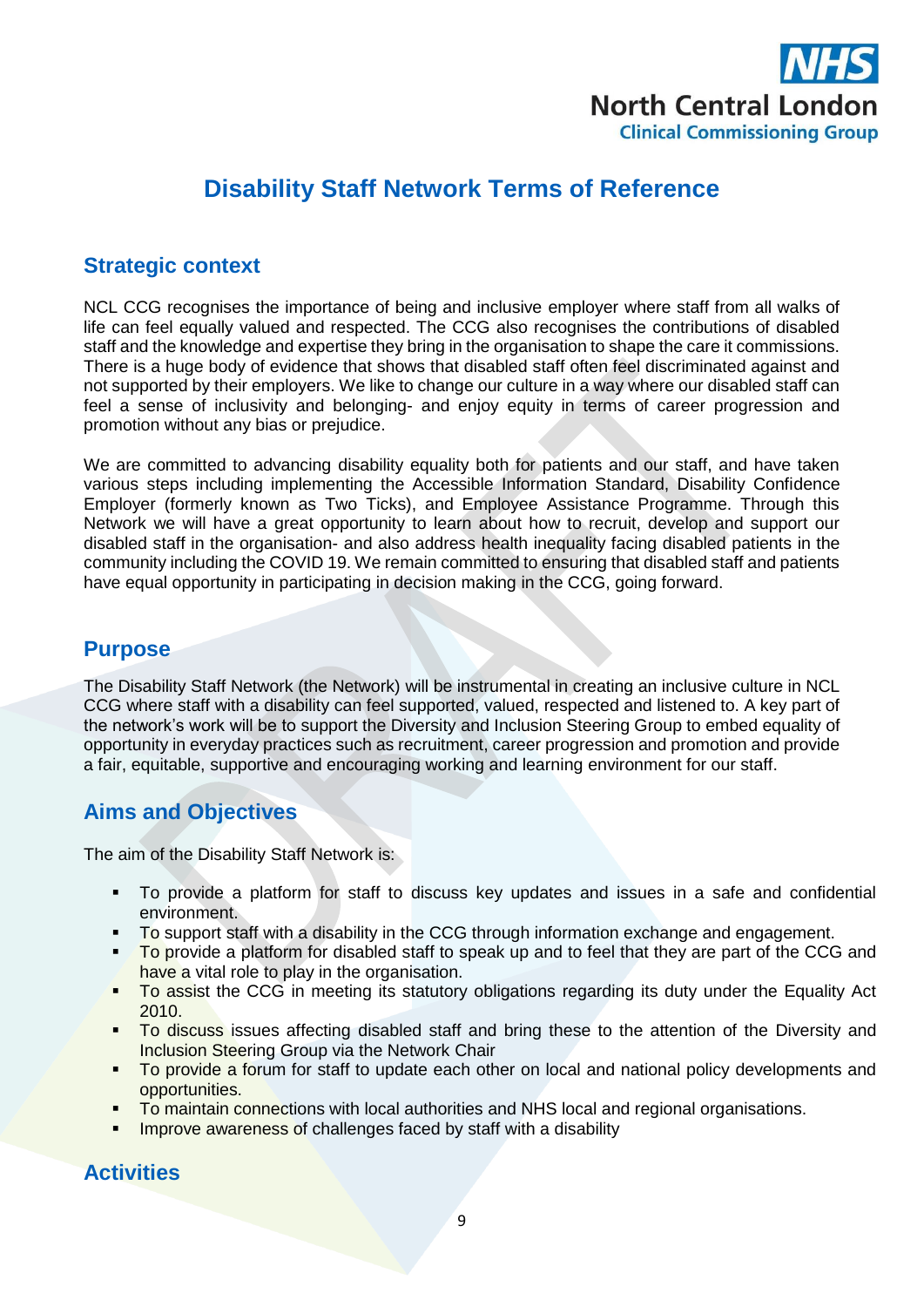

The Disability Staff Network will be responsible for the following activities:

- Supporting the Steering Group to develop and deliver annual activities that will actively promote equality, fairness, equity and inclusion throughout the CCG
- Working with the Steering Group to raise awareness and promote equality, diversity and inclusion across the CCG via good practice, learning events, training and the celebration of diversity events
- To support the Steering Group to develop a robust Workforce Disability Equality Standard (WDES) action plan.
- To assist in the identification and implementation of training needs that will promote equality of opportunity and advise the Diversity and Inclusion Steering Group on the provision of courses to meet those needs.

The network will be encouraged to identify key issues that they feel will be important to address. These key issues will be communicated to the Steering Group via the Staff Network Chair.

### **Membership**

Membership to the Disability Staff Network is open to all CCG staff who define themselves as having a disability or subject to chair's agreement anyone who has an interest in disability matters.

A Chair for the Disability Staff Network will be appointed by the Diversity and Inclusion Steering Group through a fair appointment system.

#### **Accountability and Governance**

The Disability Staff Network will report to the Diversity and Inclusion Steering Group.

The Network will provide an update report to the Diversity and Inclusion Steering Group on a quarterly basis via the Network Chair on progress and for assurance purposes.

All members of the Network will actively engage in discussions and debates- and will contribute to the development and delivery of action plans.

Every action agreed by the group will have a responsible individual identified. If it happens to be member of the Network then s/he will be required to report progress to the Diversity and Inclusion Steering Group by completing a brief report template.

All members are responsible for positively engaging wider staff about the work of the Network by promoting the activities and raising disability awareness.

#### **Role of the Chair**

The Chair of Network has a strategic role in representing the vision and purpose of the network. The Chair will ensure that the Network functions effectively to deliver the objectives.,

The Chair of the Disability Staff Network will also be responsible for the following:

**To plan and run meetings in accordance with the Terms of Reference**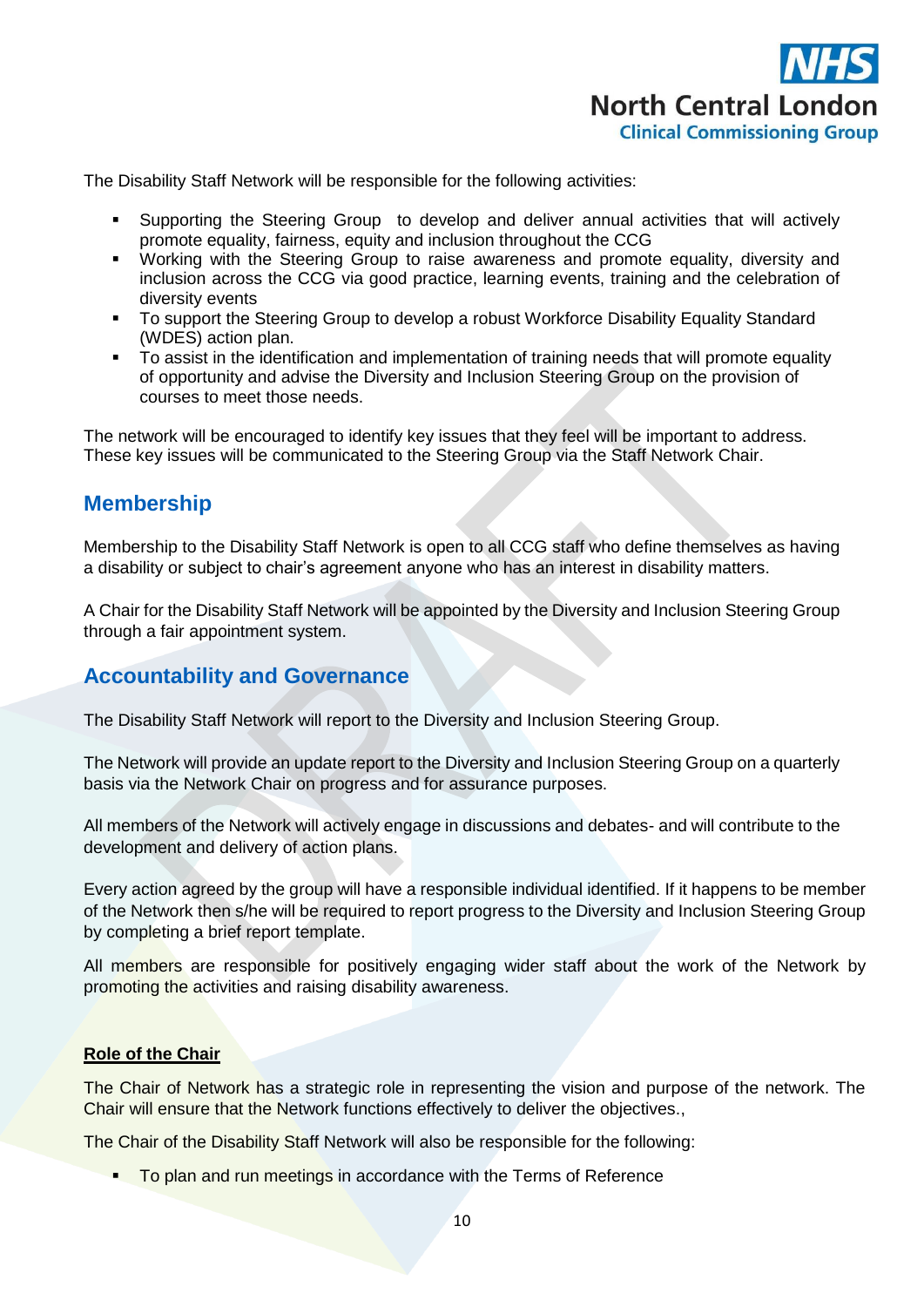

- To bring impartiality and objectivity to meetings and decision-making
- To ensure full participation of all members.
- To maintain confidentiality- and escalate any matters deemed worthy of senior management attention via the Diversity and Inclusion Steering Group chair.
- To communicate effectively the vision and purpose of the Network
- **To advocate and represent the Network, as required**
- To be aware of current issues facing disabled staff that might affect the Network
- To be responsible for producing and presenting reports to show activities and progress of the Network to the Diversity and Inclusion Steering Group, as required.

## **Co-ordination and Administration of Meetings**

- Meetings will be held bi-monthly (or more regularly if required and agreed by the group).
- Topics will be generated via a set of core agenda items, in addition to priority areas for discussion / approval.
- Meeting papers will be circulated a week in advance.
- **Brief notes and actions will be recorded and circulated to all members of the Network..**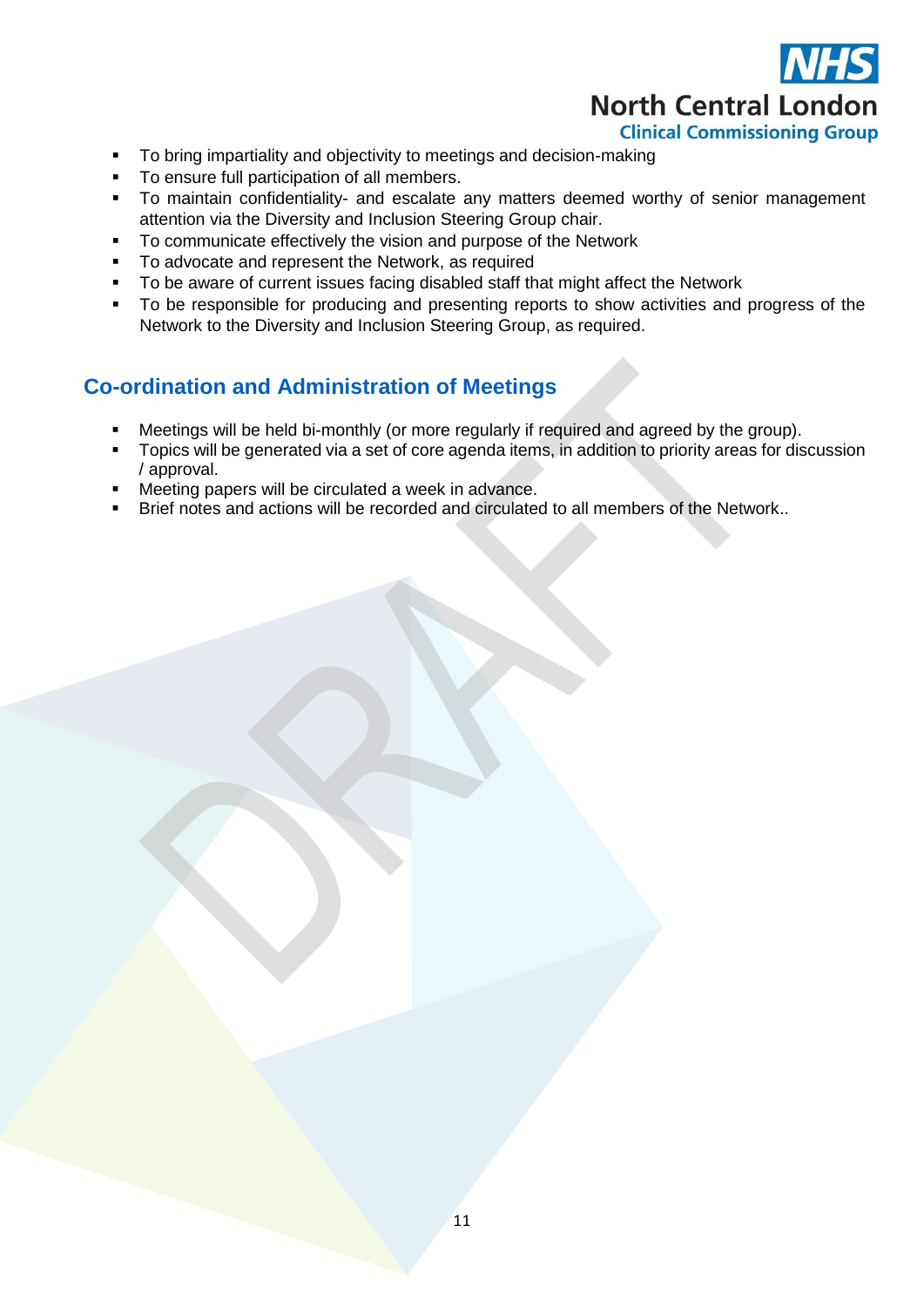

# **LGBT+ Staff Network Terms of Reference**

#### **Strategic context**

In 2018, the NCL CCGs launched Rainbow Lanyard to show their commitment to LGBT+ equality in the organisations. Along with this staff were encouraged to include a message in their email signature which proved very successful in raising awareness. Since the merger in April 2020 we have been actively considering strengthening our work both with patients and staff from LBTG+ backgrounds. The recent COVID 19 reports have also shown how people from LGBT+ community can face prejudice and discrimination. It's our duty as a strategic leader to work with our partners and providers to advance LGBT+ equality – and we recognise that more needs to be done in the organisation to offer appropriate support to LGBT+ staff and create an inclusive culture.

#### **Purpose**

The LGBT+ Staff Network will be instrumental in creating an inclusive culture in NCL CCG where staff with a disability can feel supported, valued, respected and listened to. A key part of the network's work will be to support the Diversity and Inclusion Steering Group to embed equality of opportunity in everyday practices such as recruitment, career progression and promotion and provide a fair, equitable, supportive and encouraging working and learning environment for our workforce.

## **Aims and Objectives**

The aim of the LGBT+ Staff Network is:

- To provide a platform for staff to discuss key updates and issues in a safe and confidential environment.
- To support LGBT+ staff in the CCG through information exchange and engagement.
- To provide a platform for LGBT+ staff to speak up and to feel that they are part of the CCG and have a vital role to play in the organisation.
- To assist the CCG in meeting its statutory obligations regarding its duty under the Equality Act 2010.
- To discuss issues affecting LGBT+ staff and bring these to the attention of the Diversity and Inclusion Steering Group via the Network Chair
- To provide a forum for staff to update each other on local and national policy developments and opportunities.
- To maintain connections with local authorities and NHS local and regional organisations.
- **Improve** awareness of challenges faced by LGBT+ staff

## **Activities**

The LGBT+ Staff Network Group will be responsible for the following activities:

 Supporting the Steering Group to develop and deliver annual activities that will actively promote equality, fairness, equity and inclusion throughout the CCG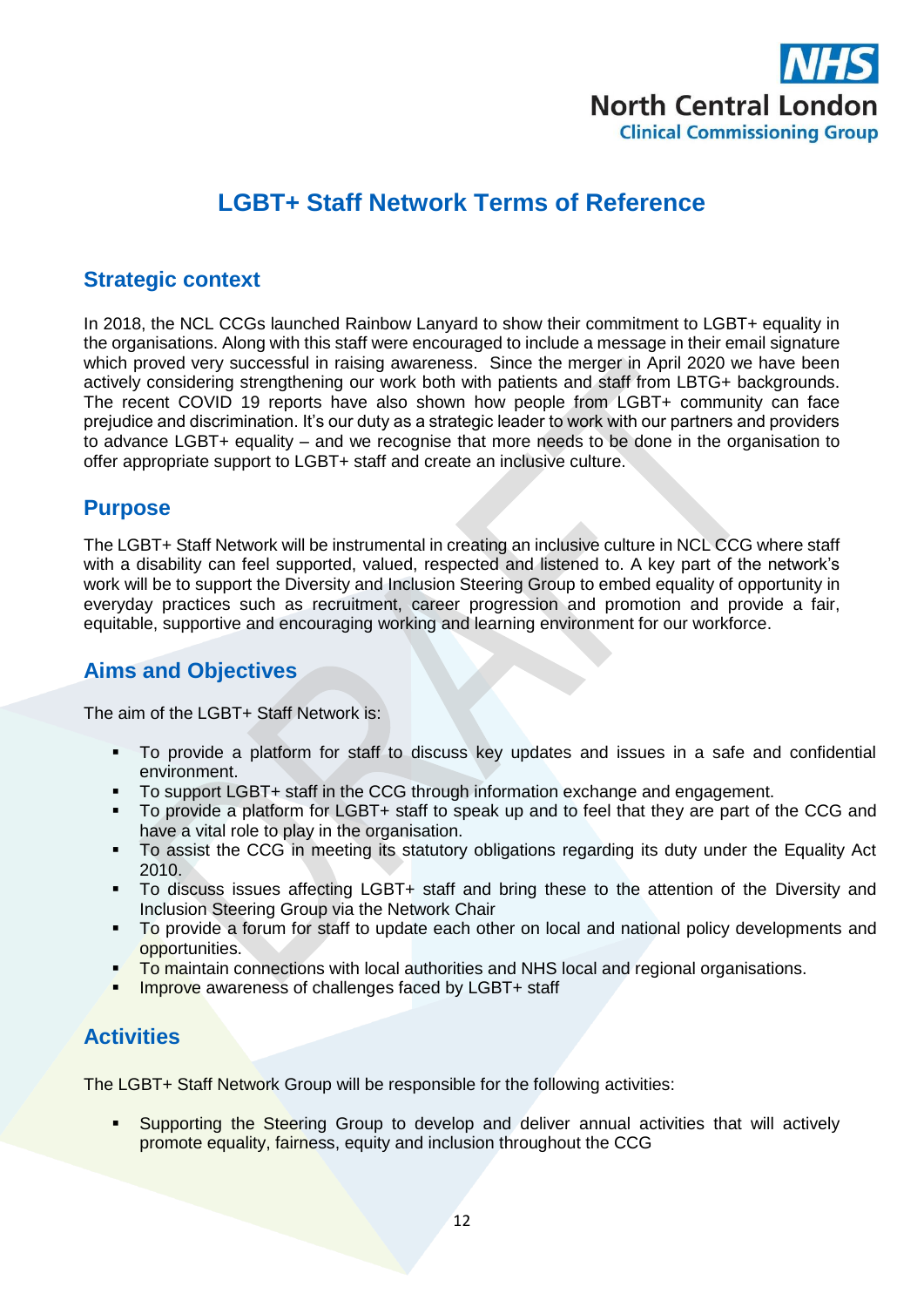

- Working with the Steering Group to raise awareness and promote equality, diversity and inclusion across the CCG via good practice, learning events, training and the celebration of diversity events
- To assist in the identification and implementation of training needs that will promote equality of opportunity and advise the Diversity and Inclusion Steering Group on the provision of courses to meet those needs.

The network will be encouraged to identify key issues that they feel will be important to address. These key issues will be communicated to the Steering Group via the Staff Network Chair.

### **Membership**

Membership to the LGBT+ Staff Network is open to all CCG staff who define themselves as LGBT+ and, subject to chair's agreement, anyone who is interested in LGBT+ matters.

A Chair of the LGBT+ Staff Network will be appointed from the membership of the Network.

#### **Accountability and Governance**

The LGBT+ Staff Network will report to the Diversity and Inclusion Steering Group.

The Network will provide an update report to the Diversity and Inclusion Steering Group on a quarterly basis via the Network Chair on progress and for assurance purposes.

All members of the LGBT+ Staff Network will actively engage in discussions and debates- and will contribute to the development and delivery of action plans.

Every action agreed by the Network will have a responsible individual identified. If it happens to be member of the Network then s/he will be required to report progress to the Group by completing a brief report template.

All members are responsible for positively engaging wider staff about the work of the LGBT+ Staff Network by promoting the activities and raising LGBT+ awareness.

#### **Role of the Chair**

The Chair of the LGBT+ Staff Network has a strategic role in representing the vision and purpose of the network. The Chair will ensure that the Network functions effectively to deliver the objectives.

The Chair of the LGBT+ Staff Network will also be responsible for the following:

- To plan and run meetings in accordance with the terms of reference
- To bring impartiality and objectivity to meetings and decision-making
- To ensure full participation of all members.
- **To maintain confidentiality- and escalate any matters deemed worthy of senior management** attention via the Diversity and Inclusion Steering Group chair.
- To communicate effectively the vision and purpose of the Network.
- To advocate and represent the group, as required